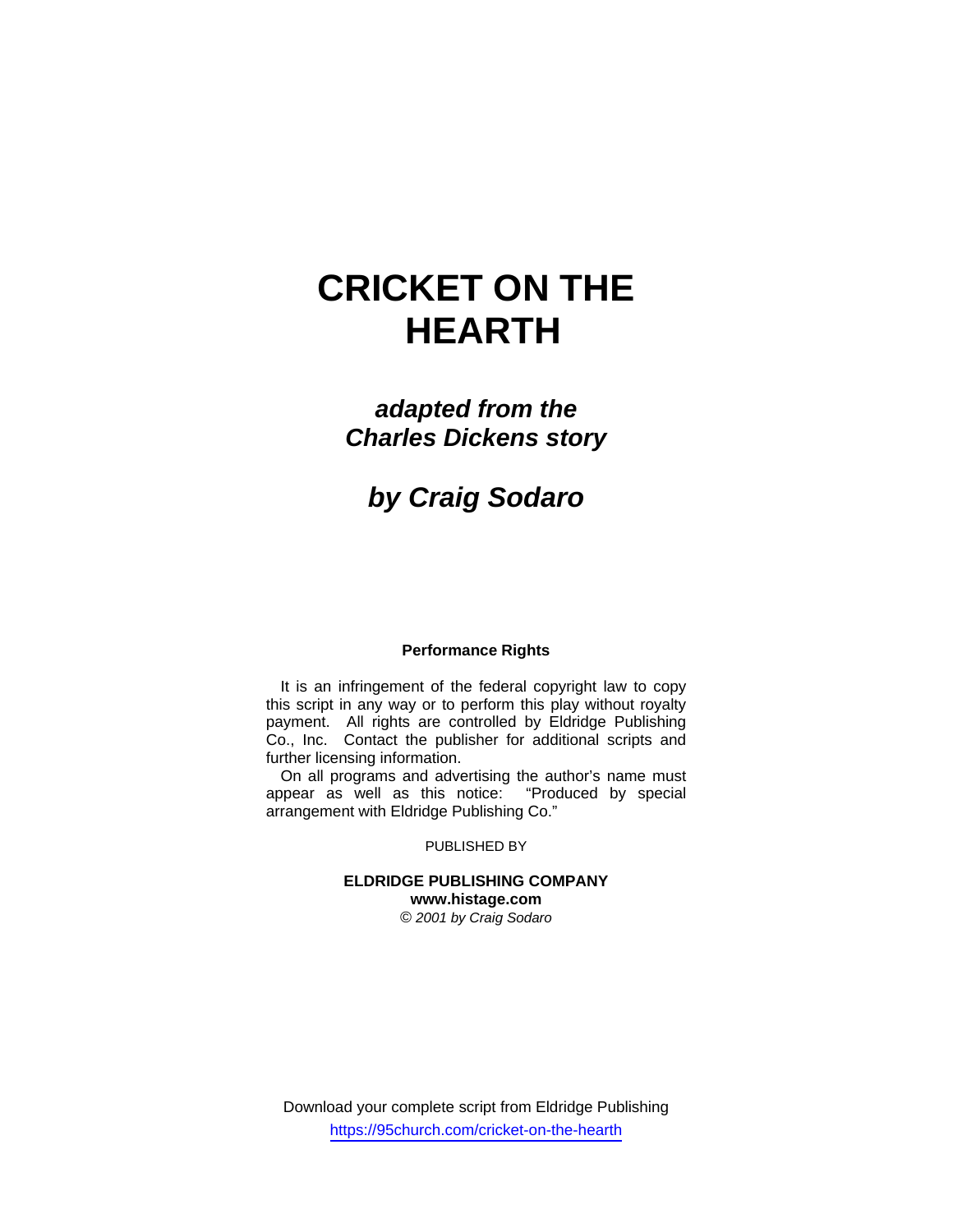## **STORY OF THE PLAY**

Dot Dallrimple and her friend May Fielding are Christmas shopping at the Toy Shop run by the miserly Mr. Tackleton. Much to Dot's dismay, the nasty Tackleton has eyes for May. Fortunately, she is soon to be engaged to Edward Plummer, a handsome young man, who has just returned from school. This news, however, spurs Tackleton into action. He has Edward kidnapped and sent to South America, never to return to England.

Ten years pass with no word from Edward. Dot has married John Peerybingle and they have three children. John's delivery business has prospered, and two days before Christmas he brings home a most unusual package. A mute stranger, dressed like a vagabond, is addressed to the Peerybingle home. Moments later, Tackleton arrives with important news: he's to be married Christmas morning. He begs Dot and John to come to tea to meet his bride-to-be.

To Dot and John's horror, May has agreed finally to marry Tackleton. She's desperate to settle down, and Tackleton offers her comfort and security. When all are gone, the stranger hands a message to Dot. Overjoyed, she throws her arms around the stranger and kisses him. Unfortunately, John sees this and leaves furious.

On Christmas morning, Tackleton is ready for the wedding, but May hasn't shown up. Dot eventually arrives, worried about John, who didn't come home last night. Once all have assembled, however, the truth comes out. The stranger is none other than Edward, finally escaped from his enslavement at sea. He and May have married, and John, of course, realizes that he'd jumped to the wrong conclusion. As for Tackleton? He takes Edward's place at sea.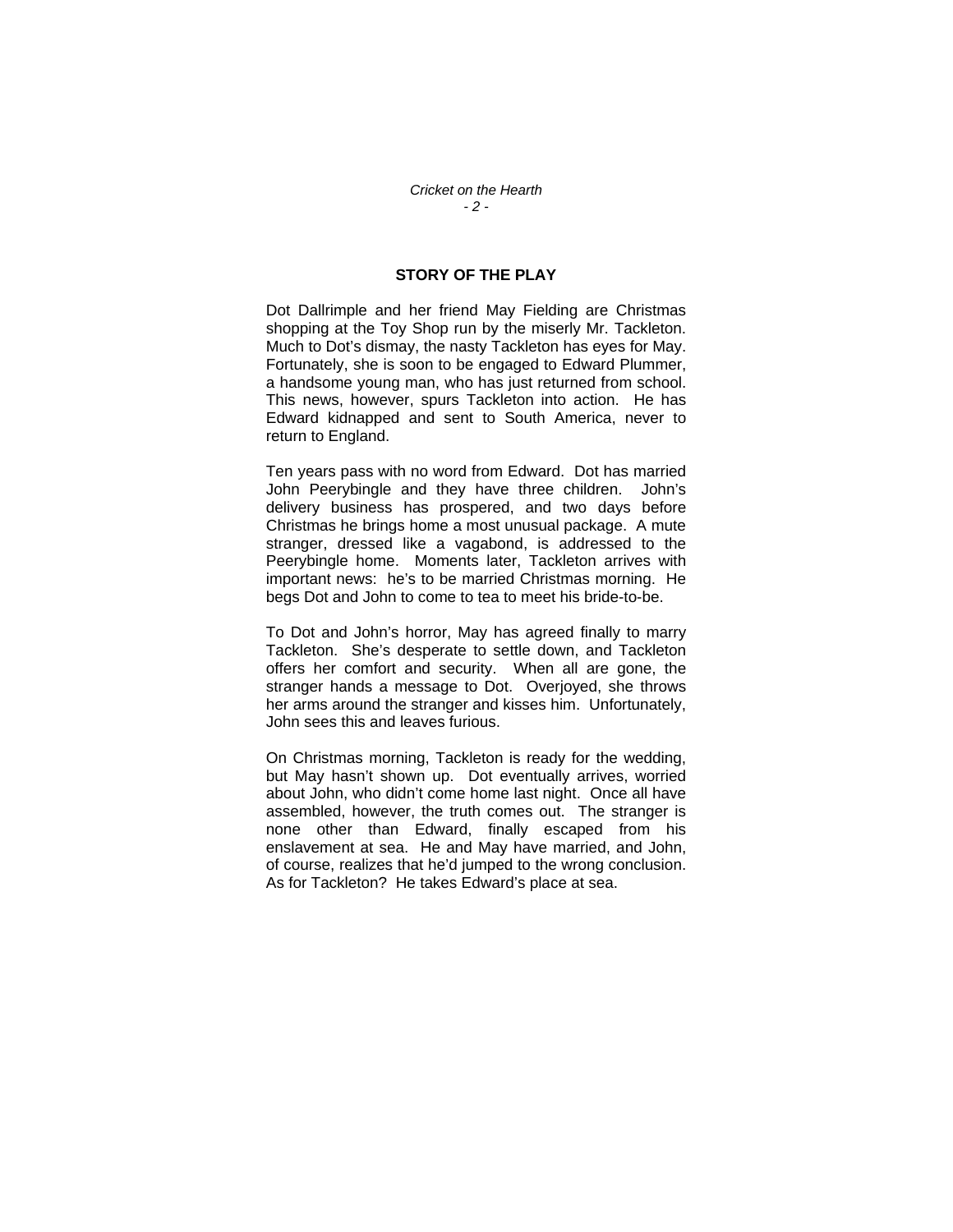*Cricket on the Hearth - 3 -* 

# **CAST OF CHARACTERS**

*(14 m, 13 w, much doubling possible)* 

**BERTIE:** A child. **ANDREW:** Another. **ELLEN:** Another. **TACKLETON:** The toy store owner. **MRS. RICHMOND:** A customer. **CALEB PLUMMER:** A toymaker. **BERTHA PLUMMER:** His blind daughter. **MRS. FAIRWEATHER:** A customer. **MRS. JIPPYSPOT:** Another. **MAY FIELDING:** A young lady. **DOT DALLRIMPLE:** Her friend. **EDWARD PLUMMER:** Caleb's nephew. **JOHN PEERYBINGLE:** A delivery man. **SARAH PEERYBINGLE:** Dot and John's daughter. **BARTHOLOMEW PEERYBINGLE:** Sarah's twin. **BELINDA PEERYBINGLE:** Dot and John's oldest daughter. **TILLY:** A servant in Dot and John's home. **THUG ONE THUG TWO MRS. FIELDING:** May's mother. **MRS. DALLRIMPLE:** Dot's mother. **MR. DALLRIMPLE:** Dot's father. **CONSTABLE:** A policeman. **ONE-EYE PETE:** A pirate. **MAD DOG CARTER:** Another. **CAPTAIN CREEGE:** Captain of "The Skeleton." **DRIVER:** Horse carriage driver.

*(Doubling: The roles of the Thugs and Constable can be doubled with the roles of the Pirates and Ship Captain. The role of the Driver may also be doubled with the role of Mr. Dallrimple.)*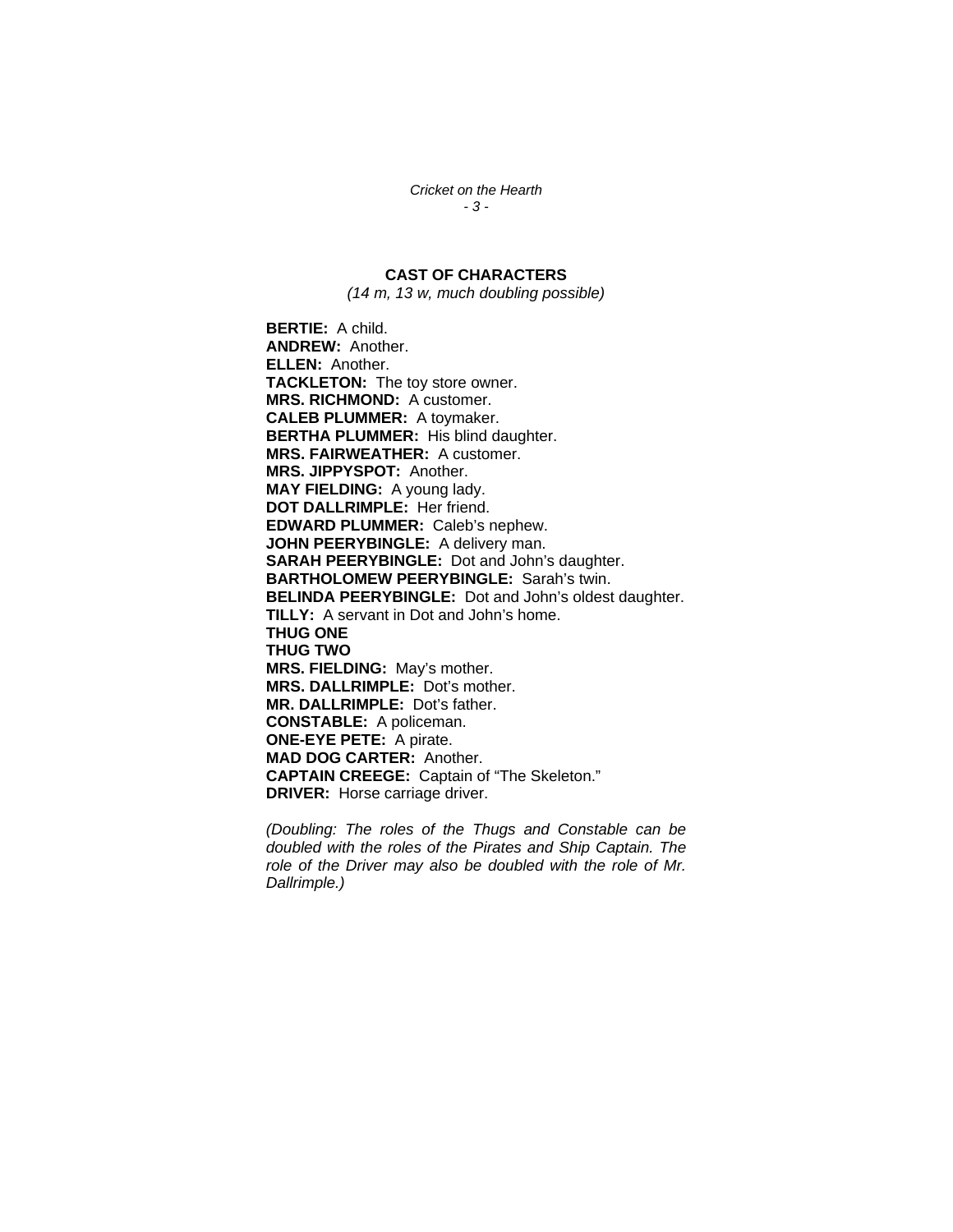*Cricket on the Hearth - 4 -* 

### **SETTING**

The play has four basic settings:

- The toy shop a counter with toys in cases (painted on) and a backdrop of toys on shelves. Perhaps a barrel or crate with dolls and other toys that can be picked up.
- Skating pond at Hyde Park bench with a couple of trees, some snow piled up around the trunks of the trees.
- Dot's house (also Dot and John's house later) fireplace up left, table up center, a couple of chairs. Backdrop, if desired, can have a window, wood stove, etc.
- Deck of "The Skeleton" upstage a ship's railing with two life preservers attached. A crate on which the Captain can sit. If desired, a backdrop can show the ocean and a setting sun.

#### **SYNOPSIS OF THE SCENES**

## **ACT I**

- **Scene 1:** Gruff and Tackleton Toy Shop, the day before Christmas, 1880.
- **Scene 2:** Street in front of the toy shop, immediately after. Played before the curtain.

**Scene 3:** Skating pond in Hyde Park, the following morning. **Scene 4: Dot's home, that afternoon.** 

**Scene 5:** A city street in London, weeks later. The deck of "The Skeleton," immediately after.

### **ACT II**

**Scene 1:** Dot and John's house, ten years later, two days before Christmas.

**Scene 2:** A street in front of the toy shop, a short time later.

**Scene 3:** The toy shop, the following afternoon, Christmas Eve.

**Scene 4:** The toy shop, the following morning, Christmas Day.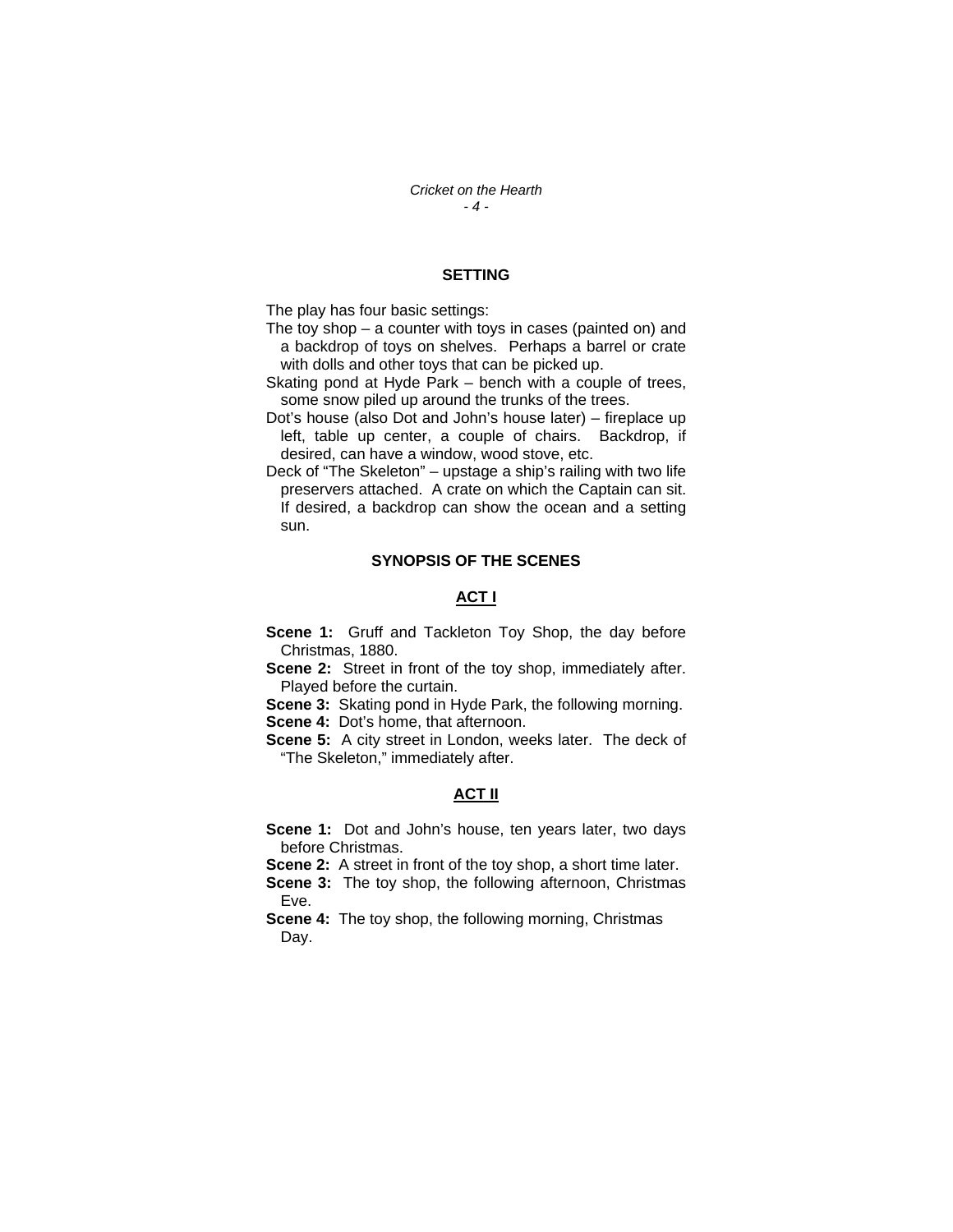# **ACT I Scene 1**

*(The Gruff and Tackleton Toy Shop, London, the day before Christmas, 1880. AT RISE: TACKLETON dusts toys on shelves behind the counter. BERTIE, ANDREW, and ELLEN, three children, look over and touch every toy not placed high on the shelves.)* 

BERTIE: I want a dolly just like this one! ANDREW: No! A soldier wearing a sword! ELLEN: What about a beautiful carriage? BERTIE: Then I could put my doll in it and stroll about the park! ANDREW: My soldier could protect your doll. ELLEN: And we could cover her up all warm and nice! BERTIE: Sir! Sir! *(TACKLETON turns around nastily.)*  How much is this dolly? TACKLETON: *(Nastily.)* Too much for you! ANDREW: We've got tuppence between us! TACKLETON: Give me that, you street urchin! ELLEN: But we'll give you the tuppence for the dolly. TACKLETON: This doll costs three pounds! And I'd like to see the day when you can afford that! BERTIE: Three pounds! ANDREW: That's a king's ransom! TACKLETON: To the likes of you it is! ELLEN: And I don't suppose the carriage is worth a tuppence? TACKLETON: I don't suppose it is!

*(MRS. RICHMOND enters left.)* 

MRS. RICHMOND: Good morning, Mr. Tackleton! TACKLETON: *(Sweetly.)* Why, Mrs. Richmond! What can I do for you today? MRS. RICHMOND: I need to do a bit of Christmas shopping

for my niece and nephew.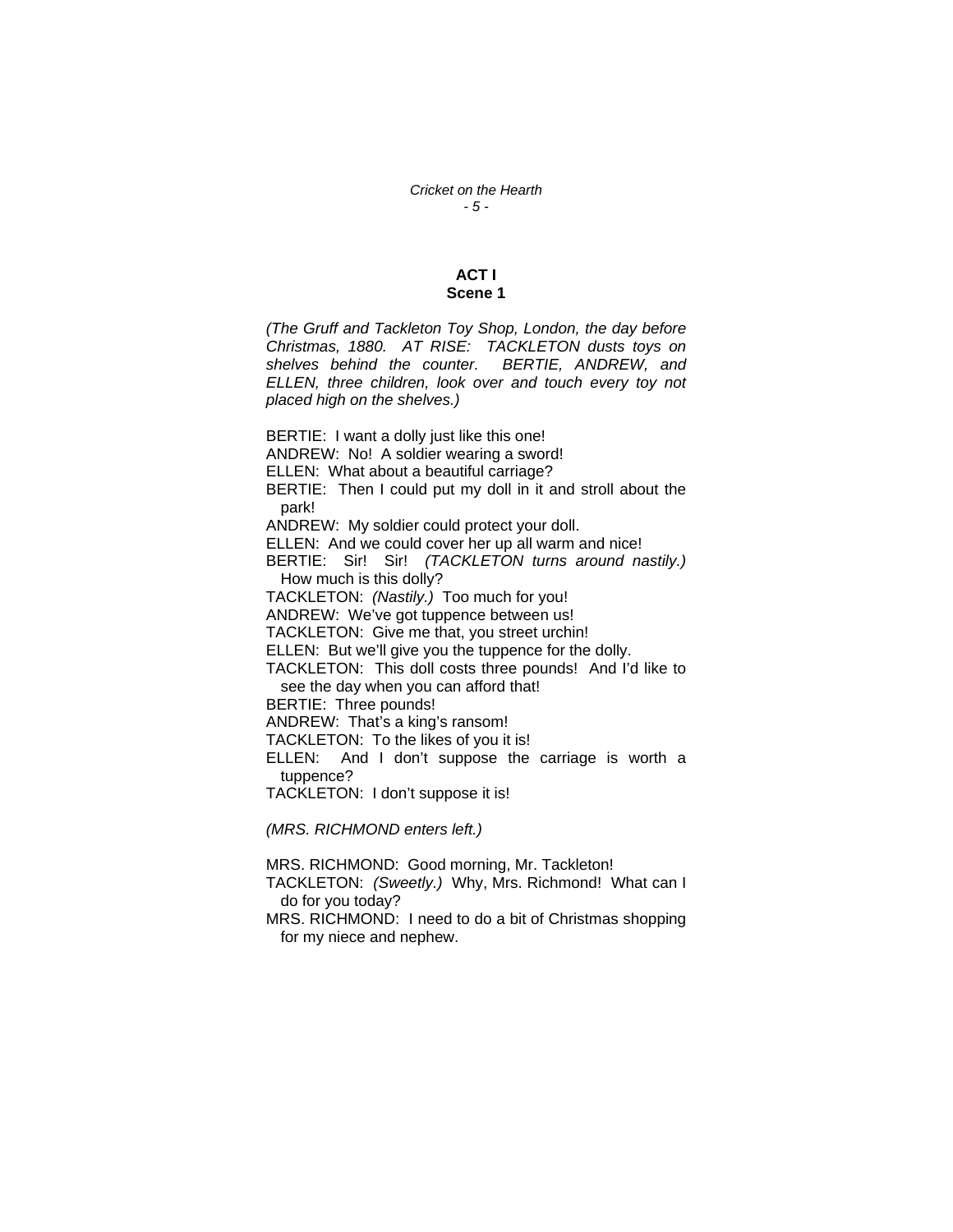*Cricket on the Hearth - 6 -* 

TACKLETON: Certainly, madam. As you can see we've got everything a child's heart desires!

MRS. RICHMOND: That doll is lovely!

TACKLETON: Shall I wrap it up?

MRS. RICHMOND: No, I'll have my servants do that. But I will take that soldier ... it looks so cute in a little boy's hands. And the carriage ... and I'd like one of those ... and those ... and those ...

BERTIE: Lady? Do you need any more nieces and nephews?

ANDREW: We'd volunteer!

ELLEN: And you wouldn't even have to wrap anything up! TACKLETON: Go on, you urchins! Get out of here at once!

*(TACKLETON scares BERTIE, ANDREW, and ELLEN off left.)* 

TACKLETON: Ragamuffins!

MRS. RICHMOND: Every day there are more and more of them everywhere.

TACKLETON: A shame! And the worst thing is, there's plenty of room in the workhouse for 'em and plenty of work that can be done!

MRS. RICHMOND: Amen!

*(CALEB and BERTHA enter right carrying boxes. Bertha is blind.)* 

CALEB: Excuse me, Mr. Tackleton ... TACKLETON: I'm with a customer!

MRS. RICHMOND: Quite all right, Mr. Tackleton ... you can just put these on my account. Good day!

TACKLETON: A Merry Christmas to you, Mrs. Richmond!

*(MRS. RICHMOND exits left.)* 

CALEB: Sorry to disturb you, sir ... TACKLETON: At least you didn't ruin THAT sale! BERTHA: Good morning, Mr. Tackleton.